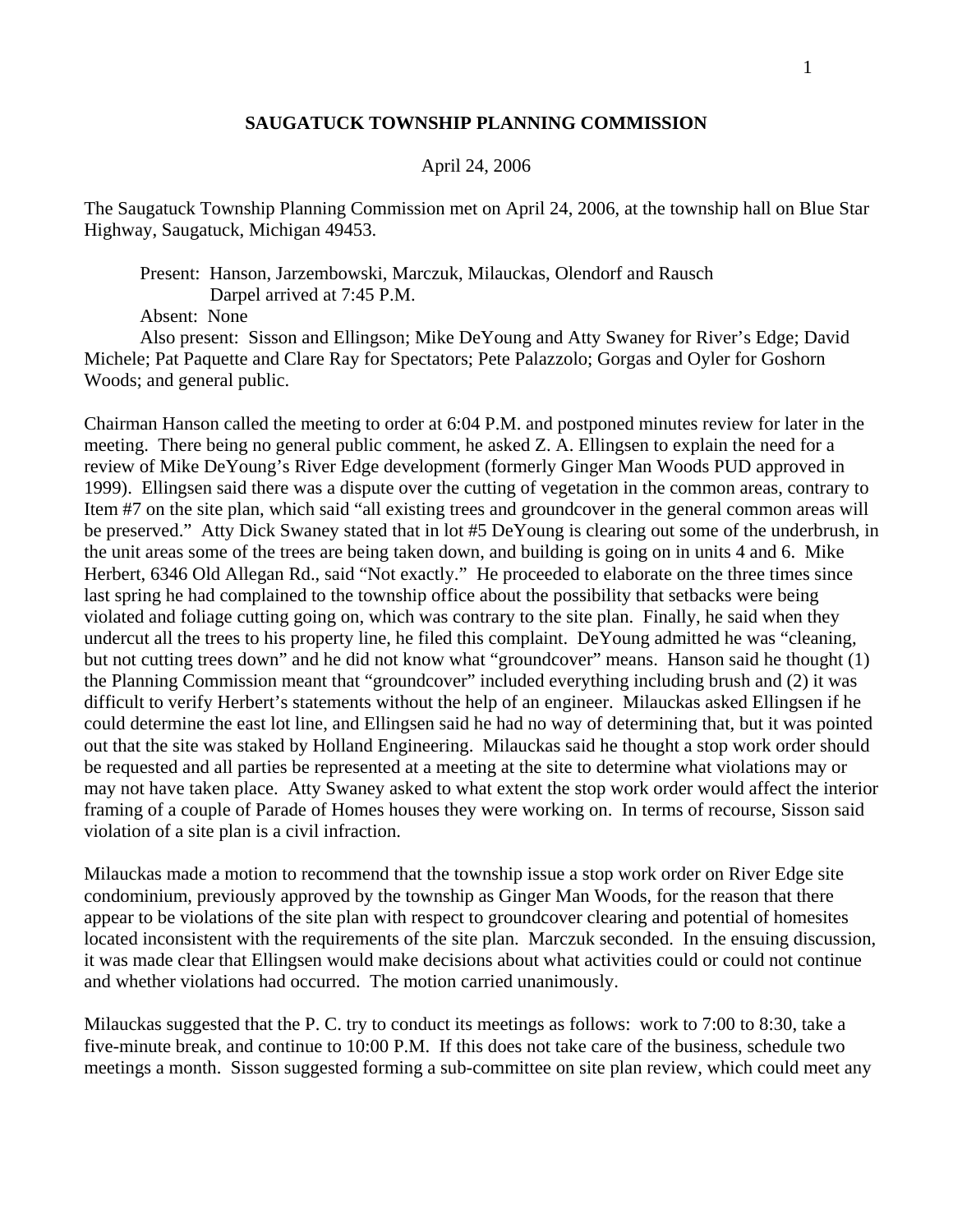convenient time, not as a decision-making group, but to sort out problems to be handled by the applicant or zoning administrator before the application comes to the Planning Commission for decisions.

At 6:45 P.M. Hanson opened the public hearing on the SAU application of David Michele,  $257862<sup>nd</sup>$  St. in A-1, for a home occupation in an attached garage and for a pole barn to be built in 3 to 5 years in which he would then like to conduct his vintage car restoration. Secretary Rausch read the public notice from the newspaper.

Michele told of his Bachelor's in design, specifically car design, his former position as professor at Kendall, and his hobby of restoring Alfa Romeos and Fiats and selling them on-line, which has become his current profession. Ellingsen had written Michele a letter informing him of a violation of Ordinances because of numerous motor vehicles parked on his property. Michele said of the fourteen vehicles, eight are unregistered; the other six have current registration and he and his wife use them. When it was discovered that four would fit in the attached garage, Olendorf wanted to know why they were parked outside. Ellingsen said a fence could obscure them, but the violation would continue even with the SAU. In answer to Milauckas' questioning, Ellingsen said he usually allowed two unregistered, non-working vehicles to be parked on a property, but there seemed to be no limit on the number of registered ones allowed. Michele said he has found a place to store the inoperable cars, and he would be able to move them within a couple of months. When the discussion turned to sales, Michele said he does not put a For Sale sign on the restored cars to sell on the property; he only sells to collectors on-line. He stated that he has a license from the state to repair pre-1973 vintage vehicles; however, Sisson said recent legislation requires approval from local government before one can obtain a state license to repair or sell autos.

Hanson opened the hearing to public comment, and Gerry Maeder,  $6383\,126^{\text{th}}$  Ave., said the property looks like a car boneyard and she wondered why one would build a house, knowing he was going to run a business there, and then come to the Board for approval. She also wondered what effect this would have on the property tax and what impact it would have on adjacent property values. Olendorf said that portion of the property used for business would have to be reassessed. Hanson said the four criteria in the Zoning Ordinance for SAU deals with the effect on neighbors. Donald Maeder, same address, asked if this could be fenced, and Sisson said it could be a requirement. Olendorf presented the potential pollution problem of leaking fluids.

Joliet Michele said she attended the P. C. hearing for the Sturms'Doggy Day Care across the street from her, and they were given SAU approval for a 5000 s.f. building. Hanson said that differed in that the Sturms said they were moving here and preparing to conduct the business, but awarding SAU for a pole barn in the future which may or may not be built is not something the P. C. should do.

Olendorf made a motion to close the public portion of the hearing, Rausch seconded, and the motion carried. Discussion followed about state licensing vis a vis local ordinances, and Sisson said if SAU is granted the P. C. is in effect approving sales of autos. Ellingsen related instances where auto dealerships previously not known to exist had had to obtain approval from the Zoning Administrator as well as from the Township Clerk before the state would license them. They were either grandfathered or in the Commercial or Industrial Zoning Districts.

The commissioners reviewed the four standards in Sec. 40-693 for SAU. Hanson reviewed the necessary steps to approval: Remove cars parked outside on the property, desist from storing vehicles outside,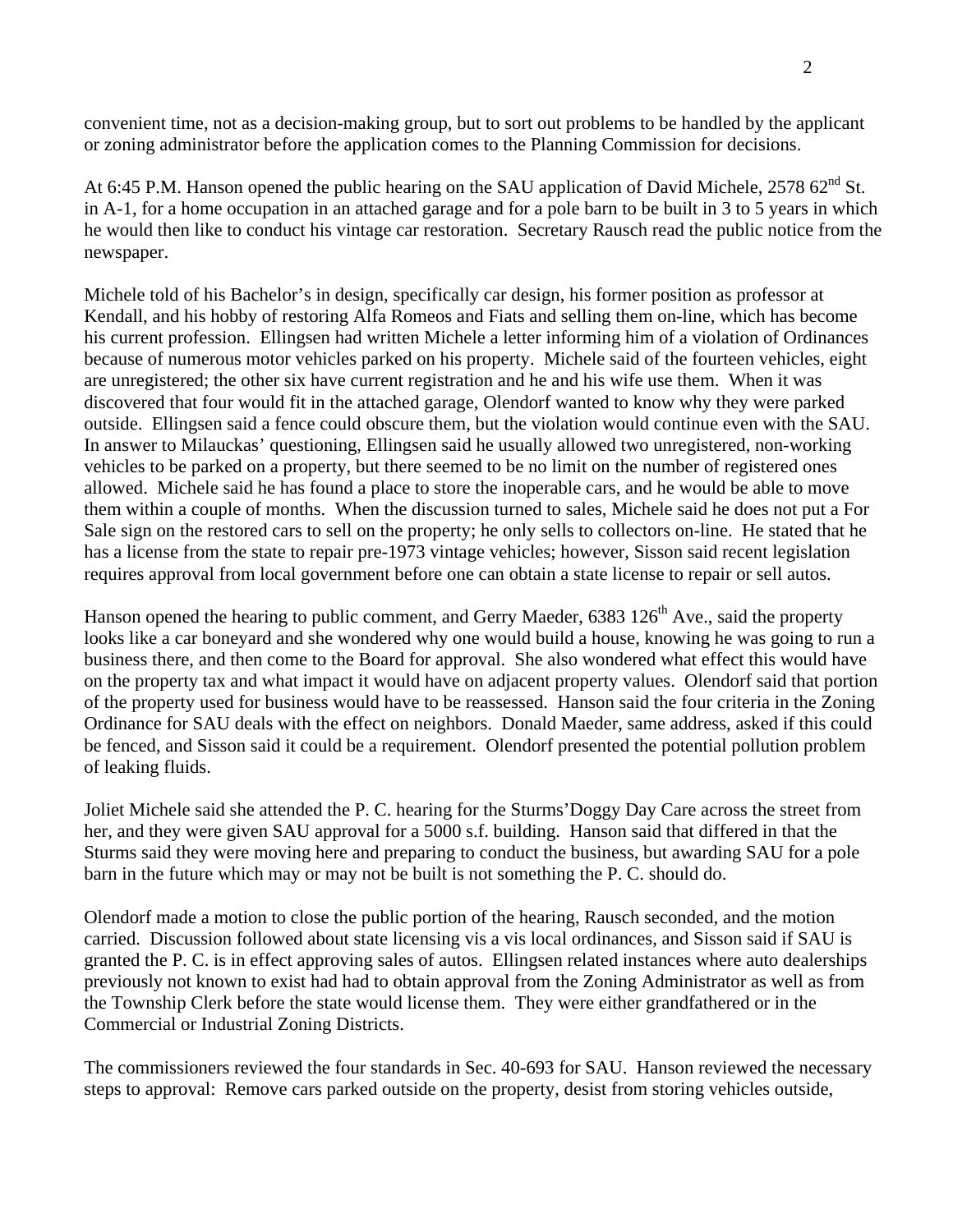present solutions to problems of noise, vibration, fumes, smoke, and glare (Michele said he could provide verification from the disposal site he uses for all fluids removed from autos, and he sands with a grinder, not with chemicals), and present current and planned state certification.

Marczuk made a motion to table Michele's SAU application for home occupation. Olendorf seconded and the motion carried.

After a brief recess at 7:45 P.M., Darpel arrived and the meeting resumed. Rausch made a motion to approve the March 27 minutes as amended as follows: Page 1 "Also present," Atty Bouwens spelling; and Page 4, "(1) Keep employee numbers consistent between the Health Department's understanding and the Planning Commission's site plan." Marczuk seconded and the motion carried. Milauckas made a motion to approve the April 13 minutes as amended as follows: Page 1, paragraph 3, "Milauckas said that if a sign is legal today, it will still be allowed;" paragraph 4, substitute "private road permit requirements" for "construction specifications for roads;" and page 2, last sentence of last paragraph, delete "he told Quade." Rausch seconded and the motion carried.

Hanson opened discussion on Spectators Bar and Grille request for site plan approval of an outdoor patio addition. Milauckas recused himself because he owns adjacent property, and he did not want the appearance of a conflict of interest. Clair VanderZwaag, Nederveld Associates, and Clare Ray and Pat Paquette of Spectators introduced themselves. VanderZwaag explained the patio area is being added for dining during the summer. He stated that there are 190 seats in the restaurant and 124 parking spaces, more than enough for the 2 to 1 ratio. There will be no lights outside, as the patio will not be used after sunset; music will be limited to one performer with amplifier. Hours of operation for the restaurant are 11:00 A.M. to 2:00 A.M., Monday through Saturday, and 12:00 P.M. to 2:00 A.M., Sunday, as allowed by the State, but Paquette said usually Sunday through Thursday they close at 11 or 12. He added that music would be provided on this patio only on Sundays from 12:00 to 9:30 P.M. VanderZwaag explained the landscaping plan by Bosch, which includes a buffer to prevent the patrons from seeing the road. He also said there will be no more seats within the restaurant building when the thirty or so are taken out to the patio.

Rausch brought up the issue of two driveways on  $64<sup>th</sup>$  St. Paquette said the trucks use them to deliver to the rear of the building. Milauckas, as a member of the audience, asked about parking spaces, and VanderZwaag said there are 82 striped spaces on the pavement, 12 on the concrete and 30 in the gravel area behind the building. Milauckas asked if they had thought of buffering the back parking lot. He also questioned whether more than one driveway off  $64<sup>th</sup>$  St. had ever been approved and pointed out what tremendous access there was from Blue Star Highway. Milauckas wondered what use might be made of the vacated space within the restaurant when thirty seats are moved to the outdoor patio. He verified with VanderZwaag that improvements would be made to the site plan. There were no other comments from the audience.

Further discussion ensued involving primarily the issue of the noise level of the music and sound deadening devices, management control of amplification, setting a decibel level limit, tree and vegetation buffering, and not allowing speakers to be piped from inside. Sisson suggested requiring a performance bond to replace dead or dying trees that are transplanted.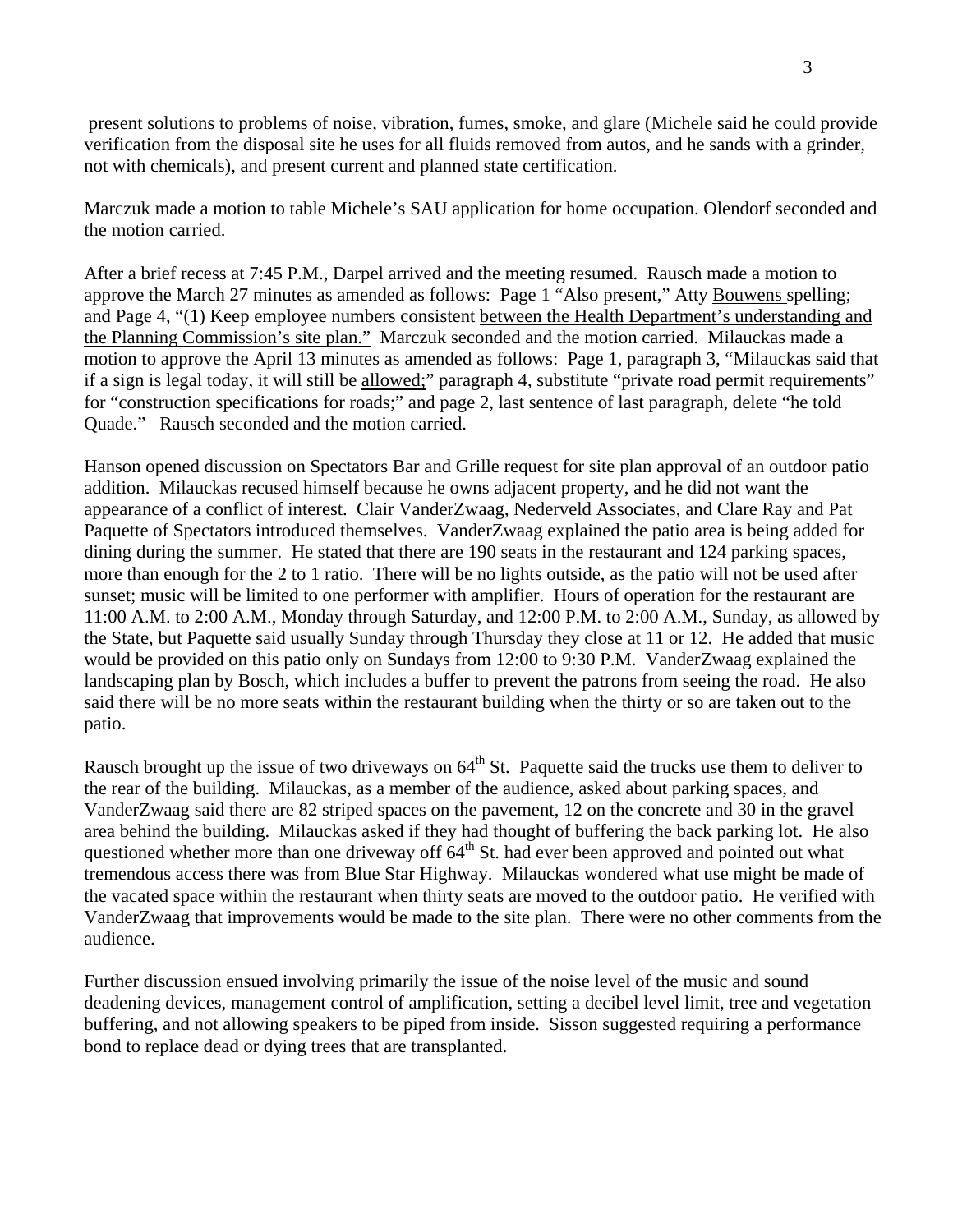Olendorf made a motion, supported by Rausch, to table Spectators' site plan and ask the applicants to return with more information. He withdrew the motion. When Milauckas asked if the northernmost driveway could be dealt with because it was never approved and there is a safety issue on  $64^{\text{th}}$  Street, Sisson said he didn't think the P.C. could hang that on this application because it is not a request for SAU.

Darpel made a motion to approve the site plan for an outside patio for Spectators Bar and Grill with the conditions that there be no outside lighting other than safety lighting, that the patio be used during daylight hours only, that the applicant return to the May Planning Commission meeting and provide the location of sound equipment and a landscape plan which provides adequate sound containment vegetation. If the Planning Commission is satisfied, it will allow outside music not to exceed ambient vehicle decibel levels ON THE BLUE STAR. Jarzembowski seconded and the motion carried unanimously.

Hanson returned the Planning Commission to the SAU for Palazzolo's building expansion in A-1. Brent DeRose, Nederveld Associates, reviewed the history of the building and use and presented the compiled packet. He said the building addition has been shifted to accommodate parking, the front elevation has been altered, landscaping buffers have been added to south and north, the front landscaping has been improved, a berm has been added to the north to control drainage, and the dumpster has been moved to the rear. He added that there will be an addition of three employees, and a method of maintaining septic system capacity has been set up. Vedovell, the landscaper, explained what changes he had made to satisfy Sisson's concerns about screening industrial uses from residential properties. In answer to questions from John Huyge, the north neighbor, there ensued a discussion of the width of the berm and the landscaping on top of it and of whether the building will actually look like the colored drawing of what is proposed. Palazzolo said the designer told him they would either build the matching roofline on the north side or create a façade so it looks like the picture. Roof drainage was the next issue, and DeRose said they would either use stone or have a downspout routing rain water to the berm and then to the detention pond in front of the building.

Palazzolo said he had scientists on the property testing the septic system and they came to the conclusion that the company only uses 2000 gallons of water a week. He said they also taught him that even if he were in a city, his dairy waste would be monitored, and it is important to keep the microbes at a DEQ level for safety. He added that risers were installed so he can check levels of solids himself, and when they get to a certain point, he will call Septic Tank Systems to pump it and haul it away. They then spread the waste on fields, plant crops, and take a soil sample of microbe levels. Palazzolo said, contrary to public opinion, his business has not "exploded."

Dana Magida, 2638 Blue Star Highway, read from her letter dated April 24 asking the Planning Commission not to approve SAU because of the inconsistencies in Palazzolo's stories, the seeming over development for the size of the property, and the changes from residential atmosphere which may come.

John Huyge, 2643 Blue Star Highway, also read from his letter dated April 24, in which he pointed out seeming inconsistencies with the Zoning Ordinance requirements for driveway spacing, decorative siding on the building front facing the street, lot coverage limits, and the sale of "cafes," an appliance, in an agricultural zone. He also questioned Palazzolo's report on water usage because the test was made in the winter. He said when he bought his property, he thought because Palazzolo's plant was a non-conforming use, it would not be allowed to expand. Sisson agreed the driveways do not conform to the Commercial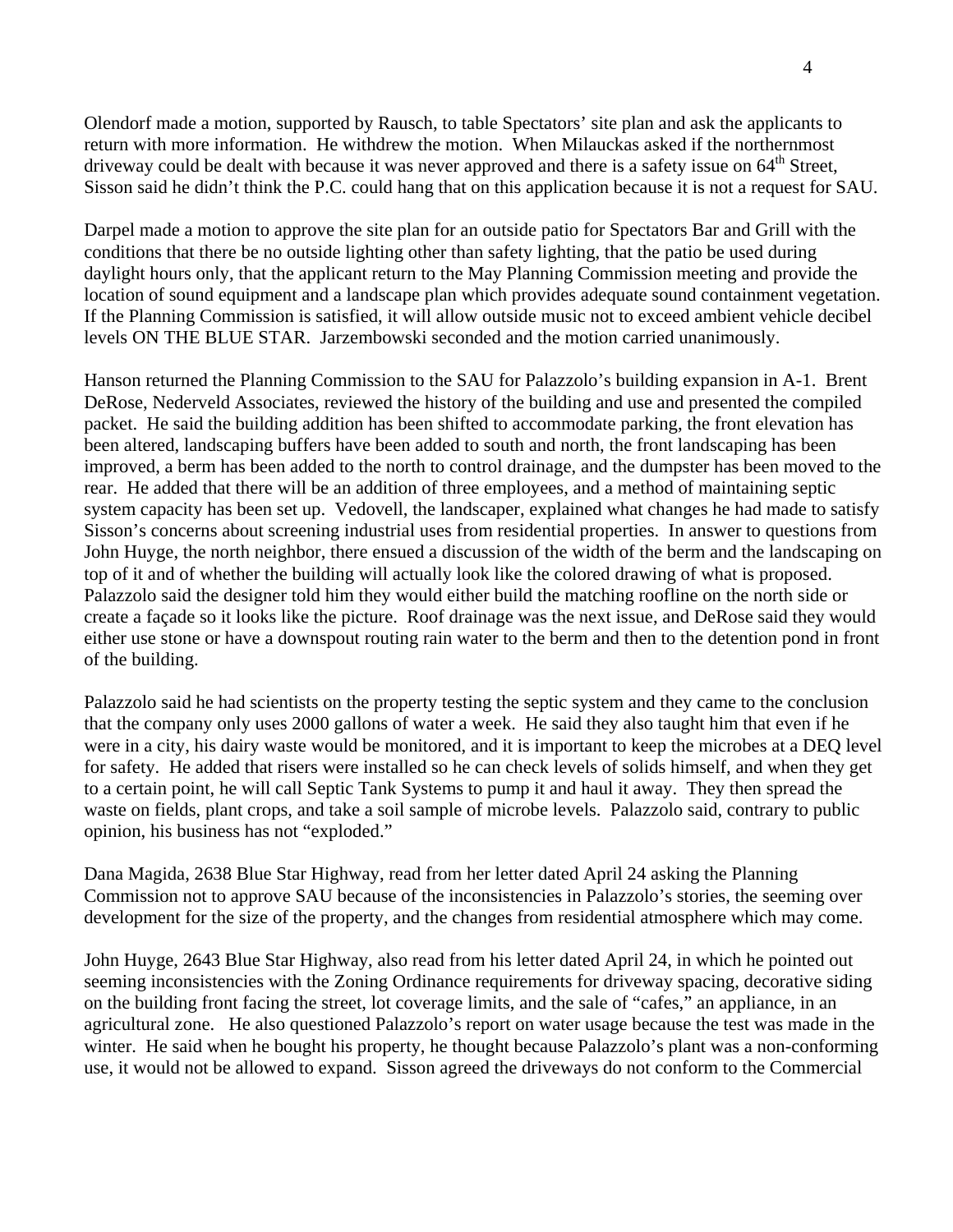Zone requirements, the decorative front façade is required in Industrial, but these standards are not applied to A-1, and there is no limit on lot coverage in A-1.

At this point it became obvious that the P.C. would not get to the last item on the agenda, and Hanson asked Gorgas and Oyler of Goshorn Woods to tentatively reschedule to Tuesday, May 2 at 7:00 P.M.

Returning to Palazzolo's expansion, Alice Jones, 2638 Blue Star Highway, said she wanted to testify that Dana Magida conducted herself in a proper manner when she took the petitions around to the neighbors.

Stacy Aldrich, 3437 64<sup>th</sup> St., and Courtney Aldrich, 6474 Wintergreen, declared their support for Palazzolo's expansion.

Milauckas said he thought the driveways could be consolidated to one, and DeRose suggested how, utilizing the southern drive. Milauckas said although he was not here for the other discussions of this project, he had studied all these issues and decided that this is not a nonconforming use because "milk processing" is, and has been, allowed by SAU in A-1, and the neighbors' complaints must deal with issues treated in the four standards for SAU. He added that he did not know how this got labeled "nonconforming."

Rausch made a motion to approve the SAU for Palazzolo's building expansion as in compliance with the four standards for SAU, with the following conditions: (1) That this building maximizes the use of this lot; AND NO MORE BUILDING EXPANSION CAN TAKE PLACE (2) That the resultant building be as pictured on the plan IN THE WEST ELEVATION SHOWN AT THE APRIL 24 MEETING; (3) That the planted berms be the buffers; (4) That the Health Department approve of the septic system, the plan for its management, the number of employees allowable and the level of production; (5) That the driveway be consolidated to one cut; (6) That the project conform to all other local, state and federal regulations; and (7) That a final site plan be submitted to the township showing revisions in the landscaping, following landscaper Vedovell's description, and showing the north berm with a minimum width of five feet. Jarzembowski seconded. Rausch amended the above motion to add the condition that Palazzolo return as soon as possible with a final site plan of landscaping for the front and both side boundaries and for a final decision on the consolidation of the driveway. Jarzembowski seconded the amendment. Roll call vote on the amended motion: unanimously affirmative.

Milauckas referred to a letter from Al Ellingsen , dated April 17, stating that all amendments were approved by the County Planning Commission, "except for the proposed R-4 zone which was tabled after my conversation with the County Planning Commissioner who reviews Saugatuck Township amendments." No one knew the content of that "conversation." Jarzembowski said he has asked for a joint meeting of the Township Board, the Planning Commission and Ellingsen to settle communication problems, and he would make sure that notice is sent to the Commissioners.

\_\_\_\_\_\_\_\_\_\_\_\_\_\_\_\_\_\_\_\_\_\_\_\_\_\_\_\_\_\_\_\_\_\_\_\_\_\_\_\_\_\_\_ \_\_\_\_\_\_\_\_\_\_\_\_\_\_\_\_\_\_\_\_\_\_\_\_\_\_\_\_\_\_\_\_\_\_\_\_

The meeting adjourned at 12:00 A.M. The next regular meeting is May 22 at 7:00 P.M.

Betty A. White, Recording Secretary Sandy Rausch, Secretary